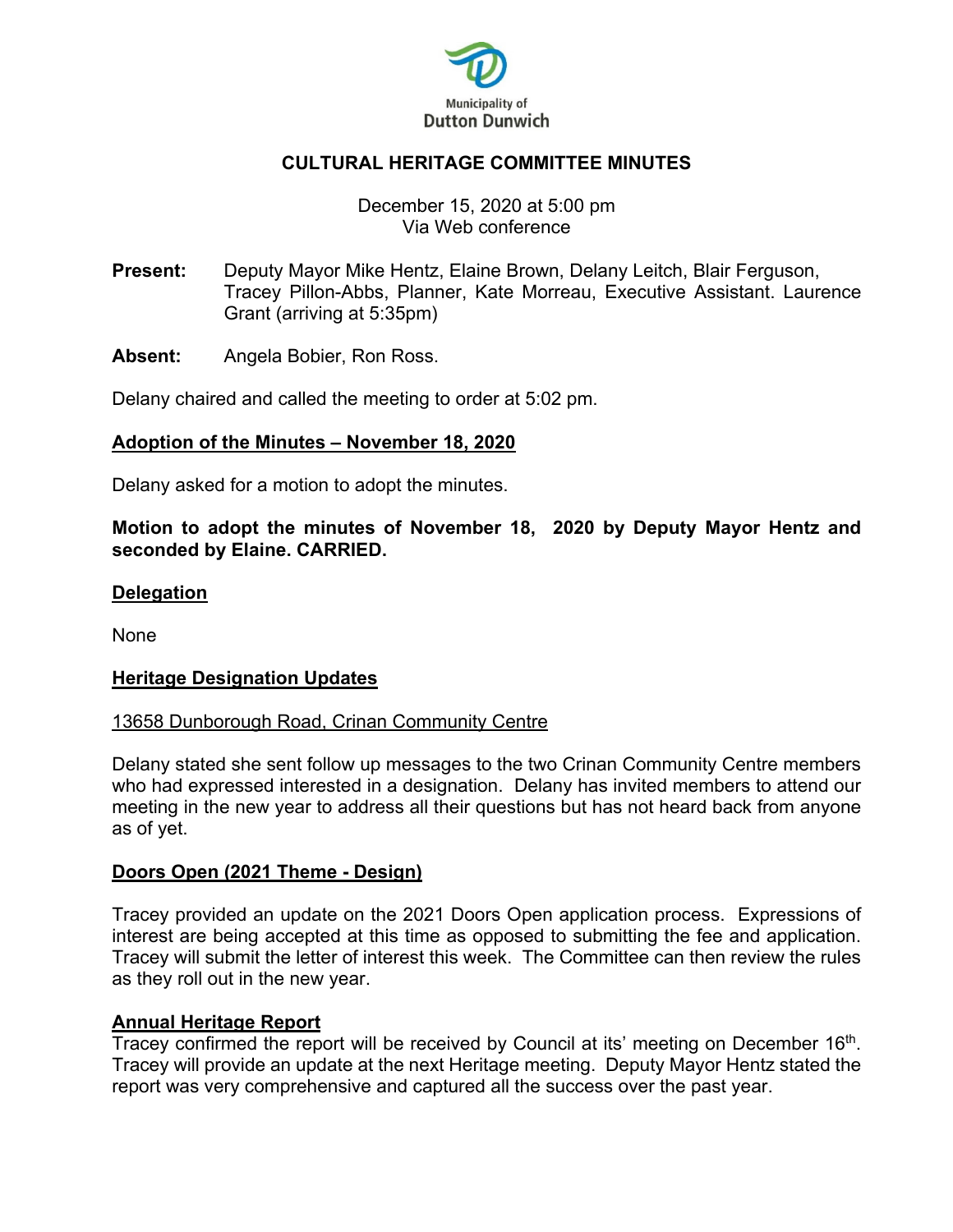# **Heritage Week 2021**

Delany and Angela will continue to seek out opportunities and develop a communication template and approach property owners who are interested in doing a presentation either inside or outside the properties.

# **Ongoing Matters**

- Iona Park Naming Recommendation Lumley Park Deputy Mayor Hentz stated they expect the park to be installed in the near future as it is currently progressing well. Council Members Loveland and Drouillard are working with the Iona residents/volunteer to name the park and possibly have a sign.
- Research for Hamlets Interpretive Signs The signs were discussed.
- Elgin County Cycling Trail Project The Committee will discuss this item when the County Representative can attend a future Heritage meeting to hear this Committees' ideas. Delany to do a follow-up with the County Representative to see if he can attend the next meeting.
- Protocols on Recycling Materials from Demolished Buildings Tracey reported that research continues.
- Port Talbot Bronze Federal Plaque Replacement The Committee will look into writing a letter.
- Burwell Marker The Committee to review further at an upcoming meeting.
- Scenic Heritage Roads Article The Committee to review further at an upcoming meeting.
- Dutton Dunwich Five Year Official Plan Review Tracey stated the Official Plan Revised Draft is available on the municipal website for public consultation. A series of open houses and a public meeting is also being scheduled this month. More information is available in the notice which will appear in the newspaper this week. The deadline for any comments is December 18, 2020.
- Dutton Dunwich Heritage Brochure

The only designated site that did not respond with a statement was Victoria Spencer. Tracey will reach out to Victoria Spencer via Facebook, again. Kate will review final draft (once completed) to ensure AODA compliance. Once finalized the brochure will be posted to the Municipal Heritage website and hardcopies will also be made available at the Municipal Building and brought to local events.

• Ontario Heritage Act (Bill 108) Tracey will bring the Training Tool Kit to the Committee when released by the Ministry in 2021.